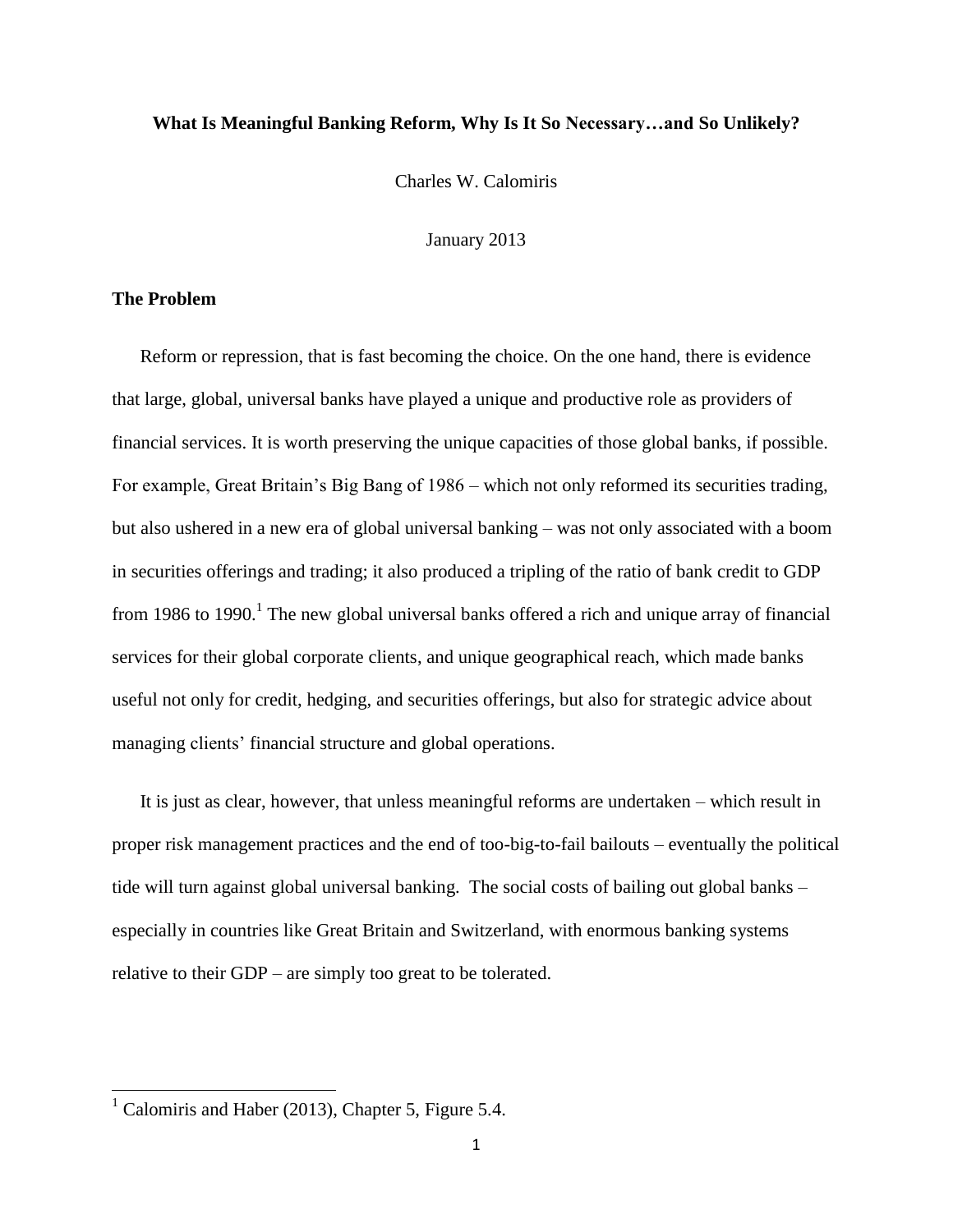The crisis of 2007-2009 was the most disruptive global banking crisis since the Depression, but it was not a unique event. Over the past three decades, the world has experienced a global pandemic of banking instability. Over a hundred major banking crises have occurred worldwide, with bailout costs that average about 16% of GDP, and foregone GDP costs resulting from the recessions that coincided with those credit collapses of roughly the same amount. This is unprecedented. For example, during the prior wave of financial globalization, from 1874 to 1913, there were only five country-episodes of significant banking system insolvency in the world, with much smaller resolution costs as a share of GDP. Those episodes (in Argentina, Australia, Brazil, Italy, and Norway) reflected unusual policy choices that encouraged or subsidized banking system risk; what was rare historically has become the norm.<sup>2</sup>

The exceptionalism of the current era of banking instability gives cause for hope about the physical possibility of reform to succeed; it shows that banking systems are not inherently prone to disaster. But the exceptionalism of the current era also gives cause for pessimism: the new era of banking instability reflects a pervasive change in the politics of banking that will be hard to reverse.

The key political decision driving instability has been the protection of banks' liabilities by governments. Once governments protect banks – through a combination of explicit deposit insurance, lender of last resort assistance, and ad hoc bailouts – bank debtholders have little incentive to monitor banks' risks or to withhold funding as the result of increases in the riskiness of bank debts. In principle, prudential regulation, enforced by regulators and supervisors, can replace market discipline, and thereby prevent banks from taking excessive risks, by imposing

 $\overline{\phantom{a}}$ 

 $2$  Calomiris and Haber (2013), Chapter 1.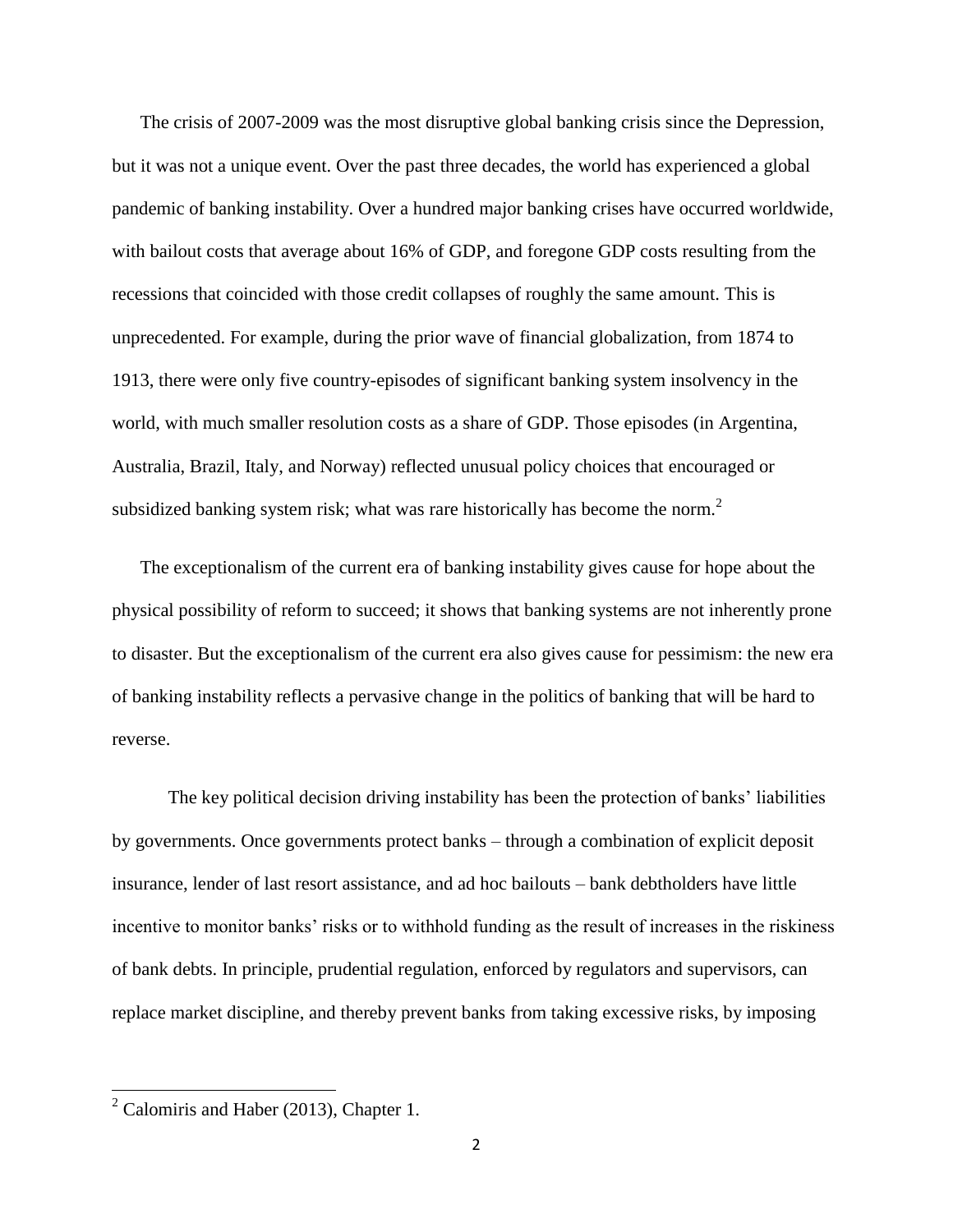minimum capital ratio and cash ratio requirements and other prudential rules. In practice, however, regulators and supervisors generally have not proven equal to the task.

#### **How and Why Regulatory Discipline Fails**

In the decades leading up to the recent banking crisis, regulators and supervisors consistently failed in three key areas: (1) they did not measure banks' risks credibly or accurately, or set sufficient minimum equity capital buffers in accordance with those risks so that banks would be able to absorb potential portfolio losses reliably, (2) they failed to enforce even the inadequate capital requirements that they did impose because supervisors consistently failed to identify bank losses as they mounted, and thus allowed banks to overstate their levels of capital, and (3) they failed to design or enforce intervention protocols for timely resolution of the affairs of weakened banks to limit the exposure of taxpayers to protecting the liabilities of feeble, "too-big-to-fail" banks.

The failures of prudential bank regulation have been visible for decades and have motivated many regulatory reform proposals by financial economists. There are credible solutions to the key policy challenges that the government faces. For the most part, my proposed solutions to those problems are not new; they have been known and advocated by financial economists for some time. The failure to prevent the crisis was not a failure of thinking, but a failure of will on the part of our political system. Our politicians and regulators have found it expedient to offer hidden subsidies for risk taking to bankers and bank borrowers through the combination of safety net protection and ineffectual prudential regulation. Attempts to identify and rein in those subsidies have been defeated politically time and time again.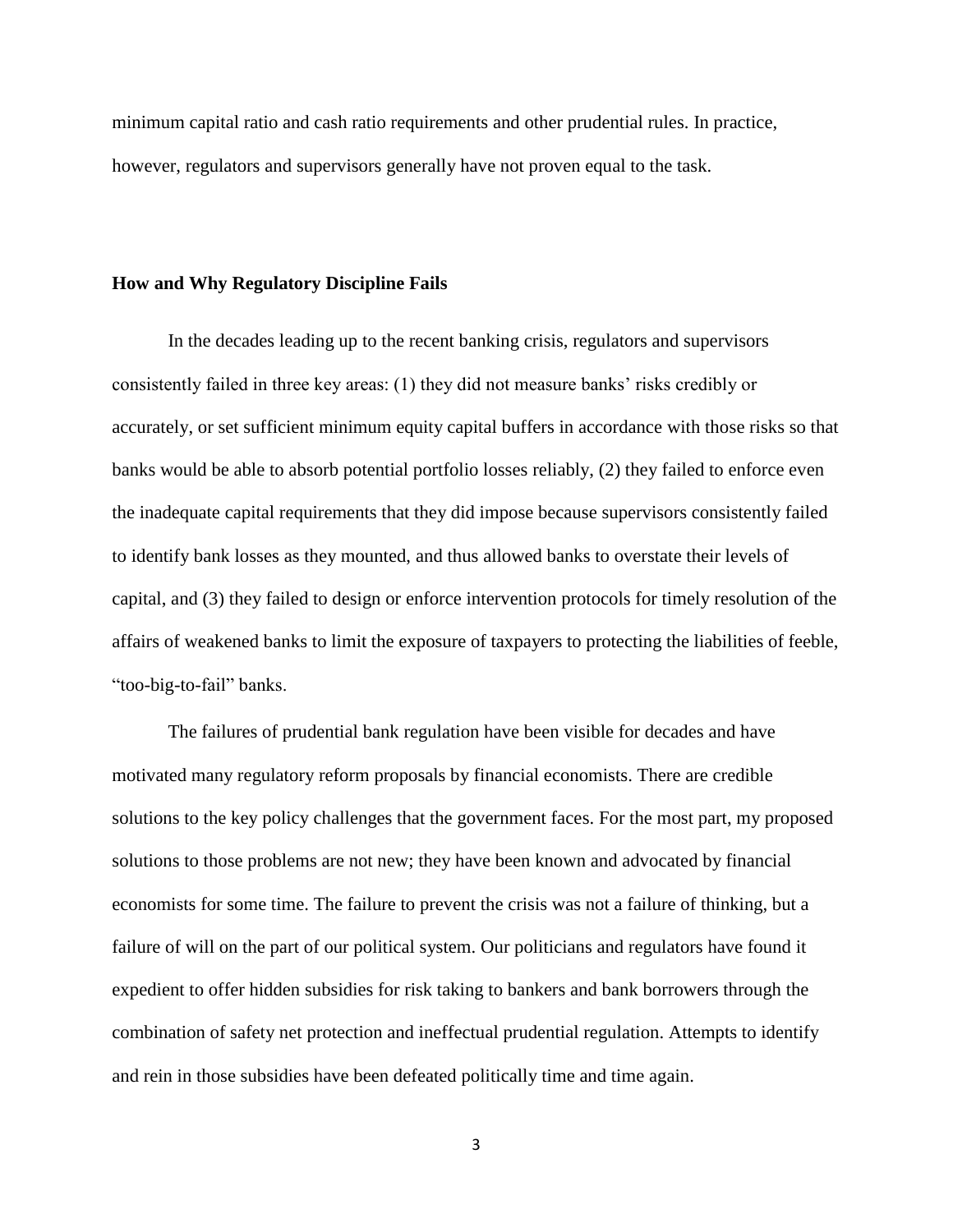Will proposed reforms in response to the crisis this time be effective? Will reformers succeed in implementing changes in the rules of the game that would reduce the chance of a repeat of the recent crisis? The experience with post-crisis reforms in financial history offers, at best, a mixed record of responses (see Calomiris 2010, 2011a); overall, it is fair to say that there is lots of cause for pessimism for a simple reason: politicians don't really have strong incentives to solve the problems of banking regulation; they have strong incentives only to pretend to do so.

The typical post-crisis response gives the appearance of diligence, as politicians and regulators assemble a laundry list of the things that went wrong in the crisis – typically defined with reference to the specific symptoms of poor policies, not the deeper incentive problems that policy errors have produced. That laundry list then gives rise to a new, more complex set of regulatory initiatives, and these laws and rules are advertised as preventing a recurrence of the problems.

Deficiencies are supposedly remedied by ever-more complex sets of rules for measuring risk, by the granting of increased supervisory discretion to a variety of new government officials with varying mandates, by scores of new research initiatives pursued by increasingly fragmented research and supervisory divisions at central banks and supervisory agencies, by the creation of new international study groups. Is it too cynical to see this exponential increase in complexity of rules, and of the regulatory and supervisory authorities charged with designing and enforcing them, as purposely designed to reduce accountability by dividing responsibility and by making the regulatory process less comprehensible to outsiders? I don't think so.

The implicit theory behind these sorts of initiatives, to the extent that there is a theory, is that the recent crisis happened because regulatory standards were not quite complex enough, because the extensive discretionary authority of bank supervisors was not great enough, and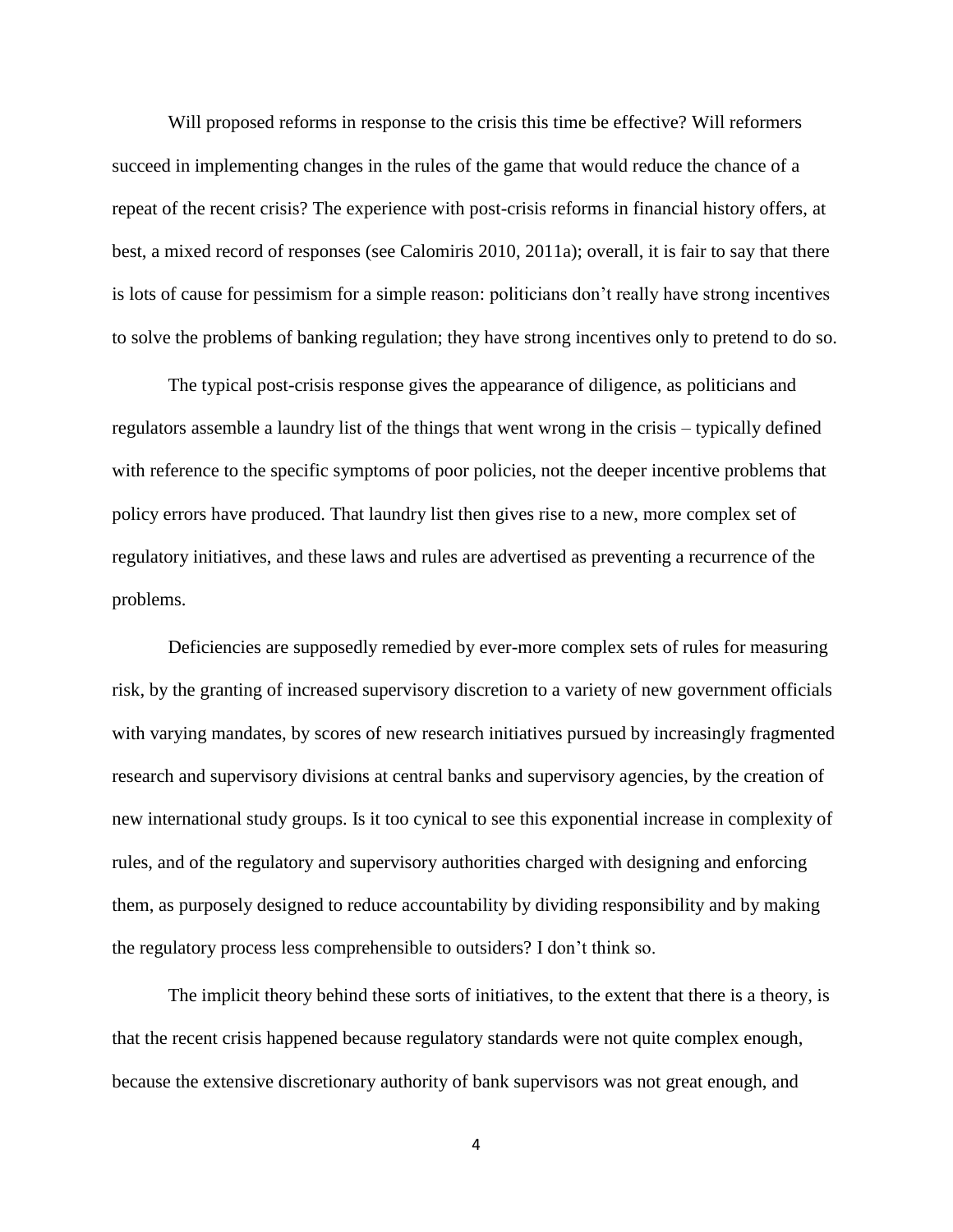because rules and regulations prohibiting or discouraging specific practices were not sufficiently extensive.

That theory is demonstrably false. At the core of the recent financial crisis – and the many that preceded it around the world in the past three decades – have been basic incentive problems in the rules of the game set by the government. The pre-crisis environment was one in which regulatory complexity was unprecedented, supervisory enforcement was virtually nonexistent, and private risk taking at public expense was virtually unlimited. And yet this is precisely the environment that has produced the most unstable thirty years of global banking history, and the most severe financial crisis in the United States since the Great Depression.

The need is not for more complex rules, and more supervisory discretion, but rather, for *rules that are meaningful in measuring and limiting risk, hard for market participants to circumvent, and credibly enforced by supervisors*. These qualities are best achieved by constructing *simpler* rules that are grounded in an understanding of the *incentive problems of market participants and supervisors/regulators*. At the heart of the failure of regulatory discipline has been the failure to address the basic incentive problems of market participants – which benefit by gaming the system to increase the amount of risk they take at taxpayers' expense – and supervisors and regulators – who are subject to acute short-term political pressures to keep credit flowing and long-term political pressures to favor the interests of particular borrowers and lenders.

Most recently, these influences have been clearly visible – almost comically – in the new liquidity standards proposed under the Basel III rules. Ironically, cash requirements are a centuries-old prudential tool that has been used, and continues to be used in some countries, to great effect. Rather than follow hundreds of years of countless precedents by imposing a simple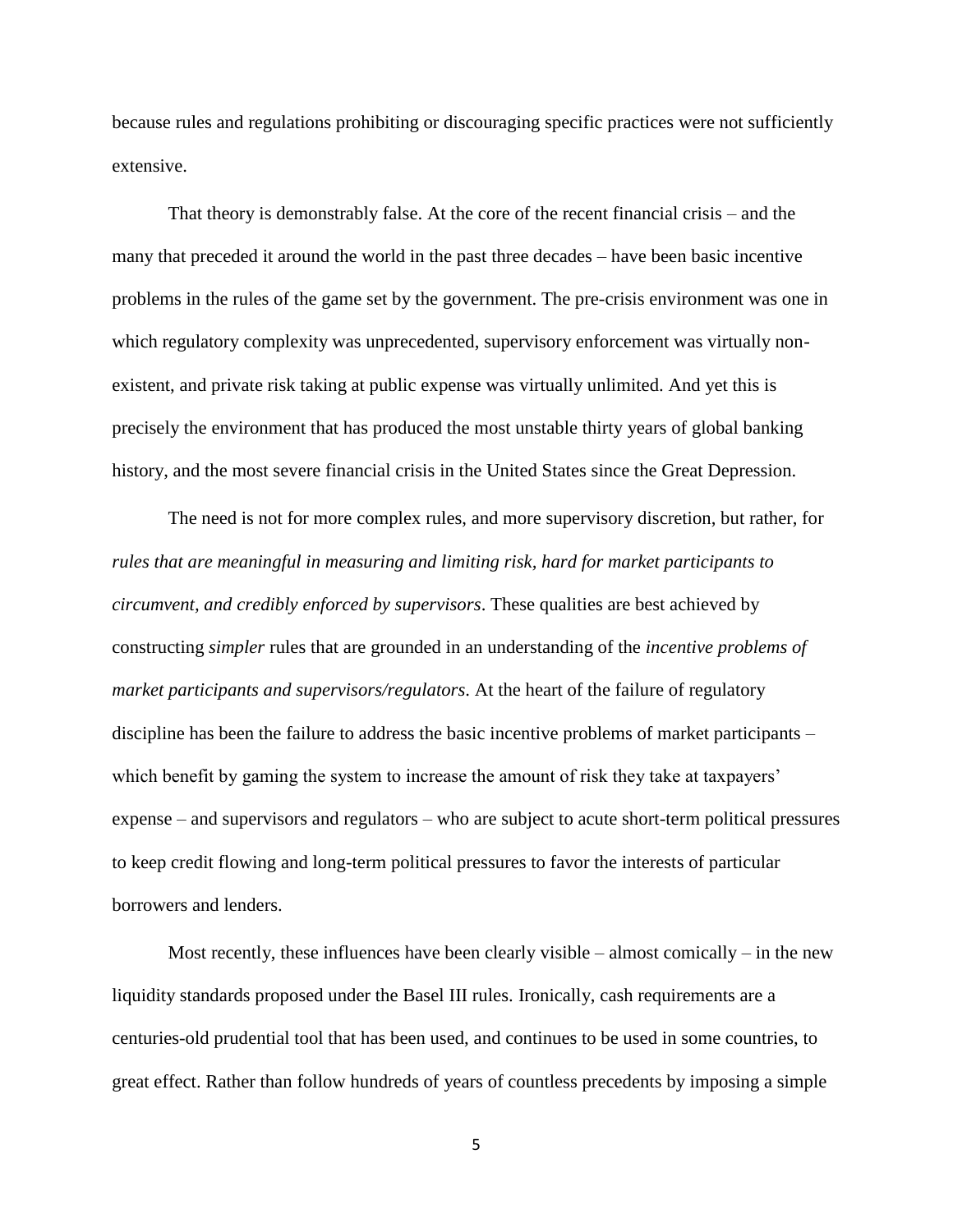requirement that banks hold a substantial amount of cash assets (clearly and narrowly defined) in proportion to some observable quantity (e.g., total debt, total deposits, total assets, or total riskweighted assets), the Basel Committee devised two complicated formulae for liquidity requirements. In each formula, the numerator (which defines liquid assets) includes non-cash assets, and the denominator requires judgment about the liquidity risk associated with various categories of bank liabilities. Not only does this standard have potentially undesirable adverse consequences (by discouraging bank liquidity creation), its complexity renders the enforcement of the standard opaque and therefore unaccountable. Then, in reaction to industry complaints that this ill-advised standard would have adverse consequences for the supply of lending, its implementation was postponed until 2019.

The keys to effective prudential regulatory reform are, first, recognizing the core incentive problems that encourage excessive risk taking and ineffective prudential regulation and supervision, and, second, designing reforms that are "incentive-robust" – that is, reforms that are likely not to be undermined by the self-seeking regulatory arbitrage of market participants, or the self-seeking avoidance of the recognition of problems by supervisors. The primary challenge is not devising effective ideas for reform, but rather, building a political coalition that will support the implementation of such ideas.

## **Some Specific Ideas**

The first, overarching, reform that I would propose is a procedural one. Any economist or policy maker who puts forth a regulatory reform proposal should have to explain, within that proposed reform, why market participants will find it difficult to circumvent the reform, and why regulators and supervisors will have personal incentives to enforce it in a manner that will make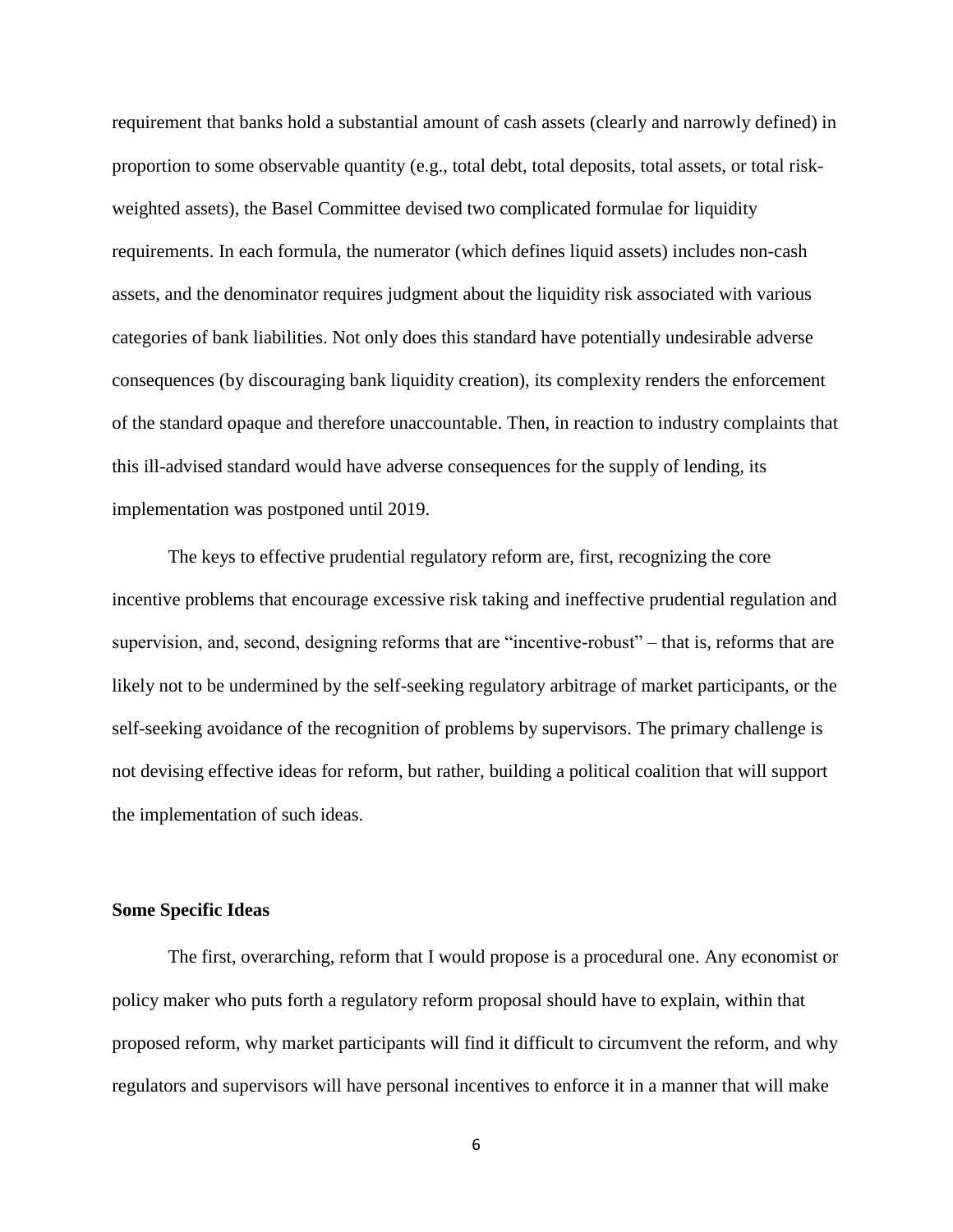it effective. Until our conversation of regulation takes these incentive problems seriously, progress will be impossible.

I have also developed numerous specific incentive-robust reform proposals that meet these criteria. These proposals would simplify the regulatory structure, make it transparent and therefore accountable, and focus attention on the key challenges of bank risk measurement, bank capital measurement, and the timely enforcement of regulatory standards that ensure banks will continuously maintain adequate capital and cash relative to their risk (for the details of these proposals, and explanations of why they would promote effective management of risk, see Calomiris 2011b, 2012, Calomiris and Herring 2012). Rather than beginning by pretending that incentive problems on the part of market participants and regulators and supervisors do not exist (as in the Basel system), my proposals begin by taking those incentive problems seriously and trying to devise rules that are robust in spite of them.

These proposals include seven prudential reforms, which I summarize in Table 1: (1) the reform of the regulatory use of ratings that would quantify the meaning of debt ratings and hold nationally recognized statistical rating organizations (NRSROs) accountable financially for egregious inaccuracy in forecasting the probability of default of rated debts; (2) the use of observable loan interest rate spreads as forecasts of non-performing loans for purposes of budgeting capital to absorb loan default risk; (3) the establishment of a transparent and simple contingent capital (CoCo) requirement that incentivizes large banks to replace lost capital in a timely way (rather than disguise losses and avoid replacing lost capital); (4) the setting of simple cash requirements for banks (this would not resemble the complicated and poorly conceived new "liquidity" requirements created by the Basel III process); (5) the creation of a simple macroprudential rule to govern the variation in capital requirements over time, which would trigger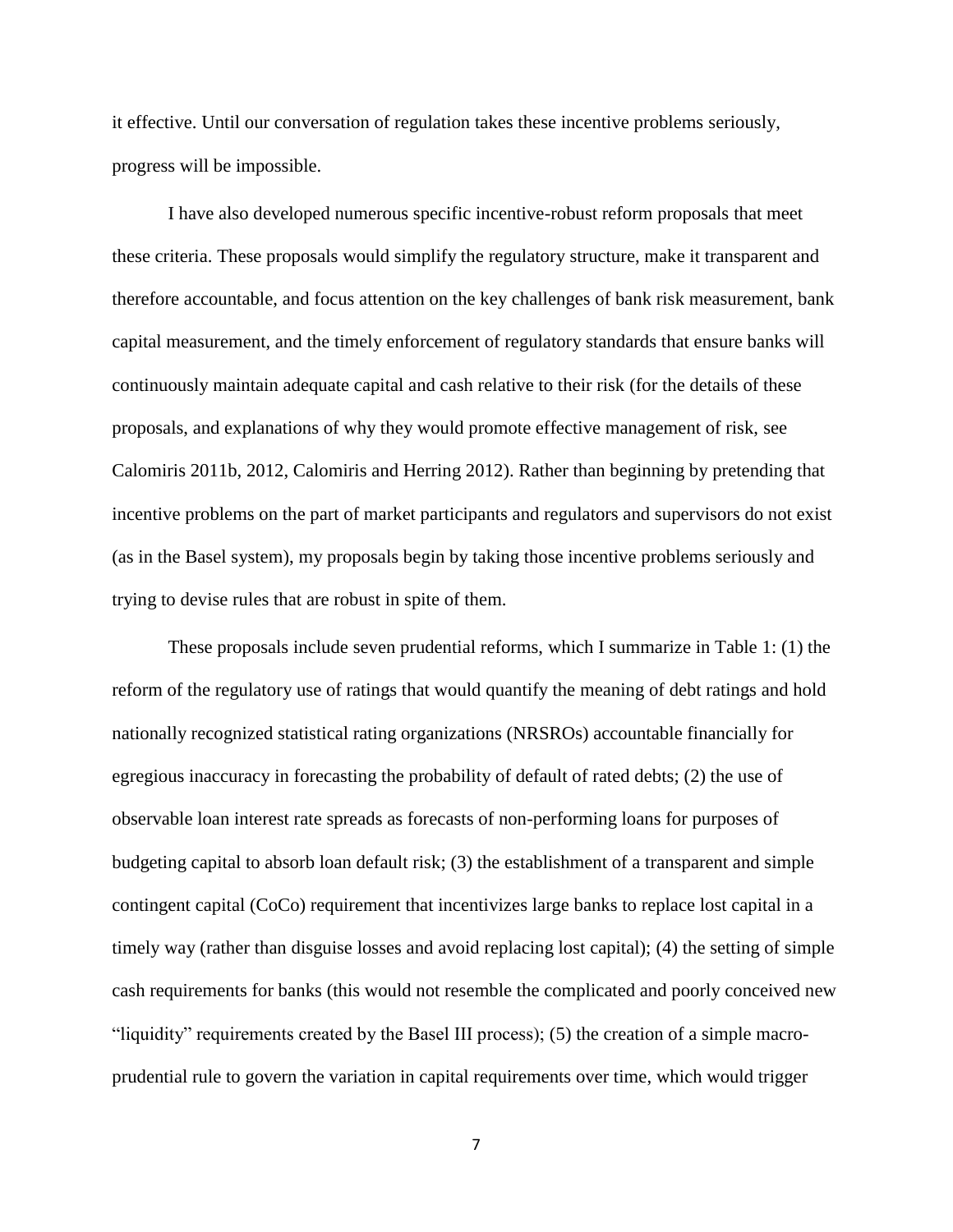changes only under clearly extreme circumstances, based on objective, observable criteria; (6) a reform of resolution procedures for large financial institutions that would require a pre-specified minimum "haircut" on unsecured creditors whenever the resolution authority employs taxpayer funds in the resolution (i.e., whenever there is a departure from the enforcement of strict priority in the resolution process); and (7) the establishment, as part of the "living wills" of global financial institutions that govern their prospective resolution, of clearly demarcated lines of legal and regulatory jurisdiction ("ring fencing") over the disposition of all the assets and liabilities within a bank.

This program of reform would be effective in addressing the real challenges that have threatened our financial system for decades, and continue to threaten it. Indeed, as discussed in Calomiris (2011b, 2012) and Calomiris and Herring (2012), if these standards had been in place prior to the recent crisis, it is highly unlikely that the crisis of 2007-2009 would have produced widespread banking distress or the collapse of interbank markets. If the high contractual interest rates of subprime mortgages had been used to gauge their risks (rather than the optimistic risk models of bankers) much more capital would have been required of subprime mortgages. If ratings agencies rating CDOs and subprime CDS had faced strong incentives to be honest in their appraisal of risk, then the bank capital required against those holdings would also have been much higher. If the proposed CoCos requirement had been in place, banks would have restored much more of their lost capital long before the collapse of September 2008. Higher cash reserve requirements, combined with higher capital resulting from the CoCos requirement, would have improved risk management prior to the crisis, and would have avoided the extreme problems of counterparty risk and market illiquidity that plagued the system after Lehman's collapse in 2008.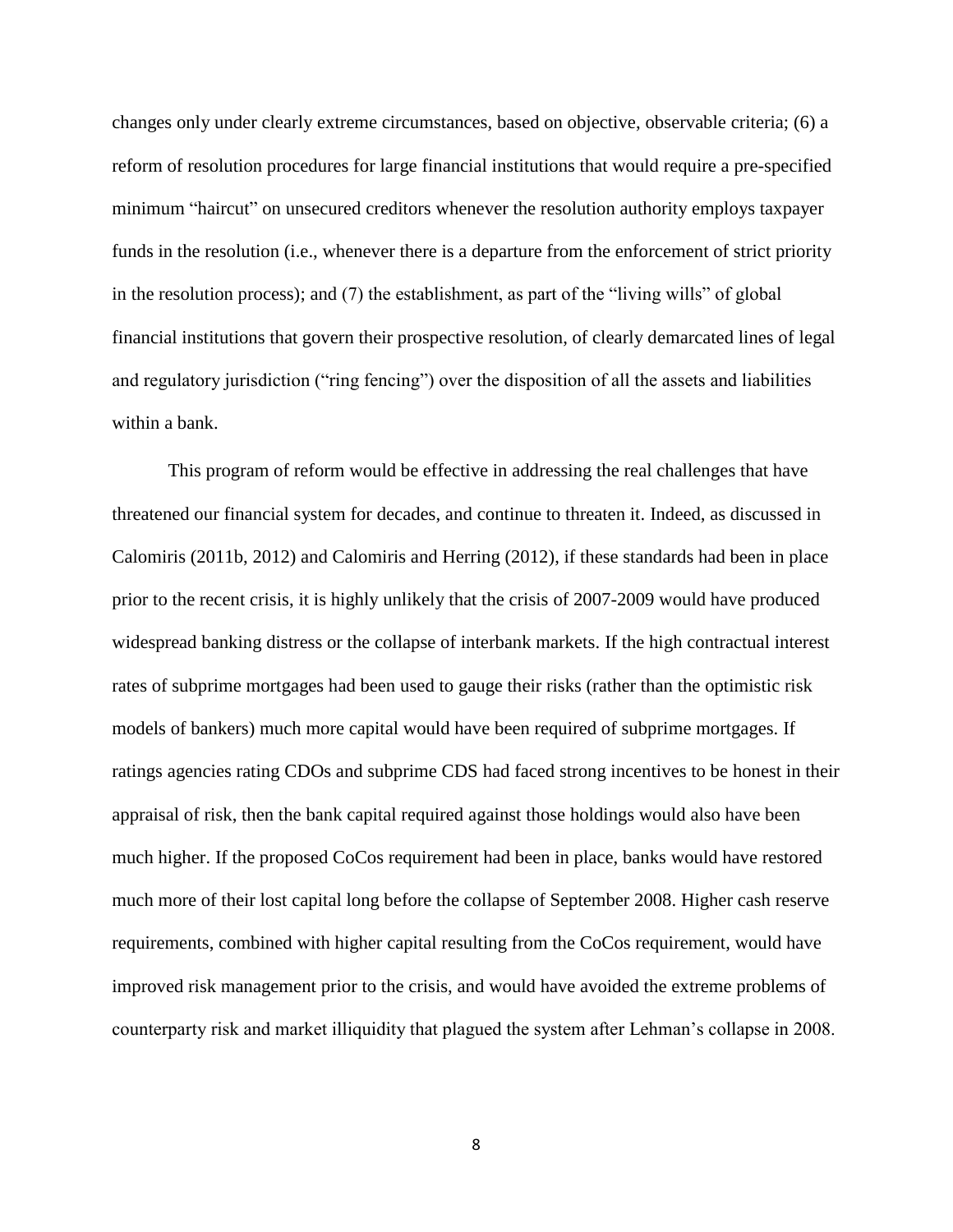That is not to say that any of these seven specific ideas is perfect. Each of them, in isolation, works imperfectly, and will not always fully achieve its desired outcomes. That can be said of all rules – especially simple ones. The combination of these simple and credible reforms, however, will be very unlikely to fail to achieve its overarching goal of improved risk management, as the individual rules will act together as a sort of "belt and suspenders" for prudential risk management. At a minimum, it is clear that these proposals, taken together, would constitute a substantial improvement over the current hopelessly complex and ineffectual prudential regulatory system.

It is also beyond doubt that there are ways to improve upon and add to this list of seven ideas. One idea that I think is particularly deserving of detailed examination is to require that different lines of bank business (e.g., trading) be placed in separate subsidiaries, and that these subsidiaries be required to satisfy separate prudential and corporate governance standards, in addition to those imposed on the parent bank. Furthermore, for a trading subsidiary, it would be beneficial to subject it to *margin requirements* that are sufficient to ensure that it cannot produce losses that could substantially affect the parent institution (see the related discussion in Acharya, Adler and Richardson 2012).

A credible approach to reform not only would limit banking distress, it also would avoid much of the collateral damage to banking business that comes from the many hundreds of pages of complex, costly and misguided mandates that typically substitute for credible reform. Furthermore, because this approach would be effective, it would succeed in forestalling the destruction of global universal banking. As I argued at the beginning of this essay, ultimately, risk management in the banking system either will be subjected to real reform, or financial repression will inevitably result as a means of avoiding the insuperable costs of bailouts.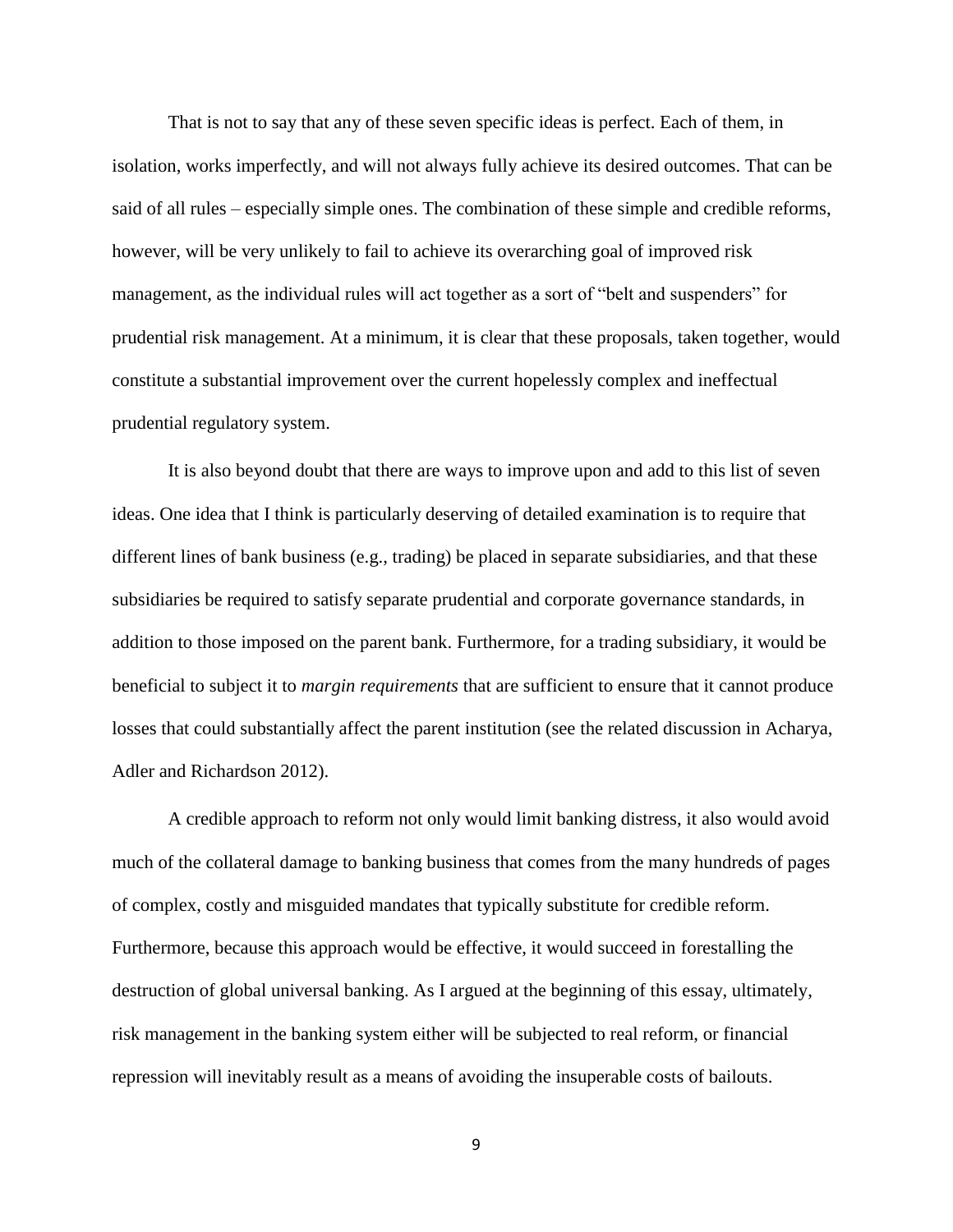Unfortunately, I am not optimistic about the prospects for meaningful reform. Politically powerful market participants (borrowers and lenders) are short-sighted – more interested in the next few years of benefits they can extract than in the long-term efficiency of the banking system. Politicians almost universally hate simple regulatory criteria, based on observable measures, precisely because such regulatory standards work by removing the discretionary control that politicians, bankers, and regulators enjoy, and abuse, over the enforcement of regulatory standards. Overcoming these political challenges will require more than good economic thinking; real political leadership, guided by politicians who possess sufficient character and courage to place long-term national interests ahead of short-term political convenience, will be needed. Such individuals are in short supply. And postponing reforms even for a few years (in the interest of aiding global economic recovery) substantially increases the risk that financial repression, rather than reform, will be the long-term solution to our banking system problems.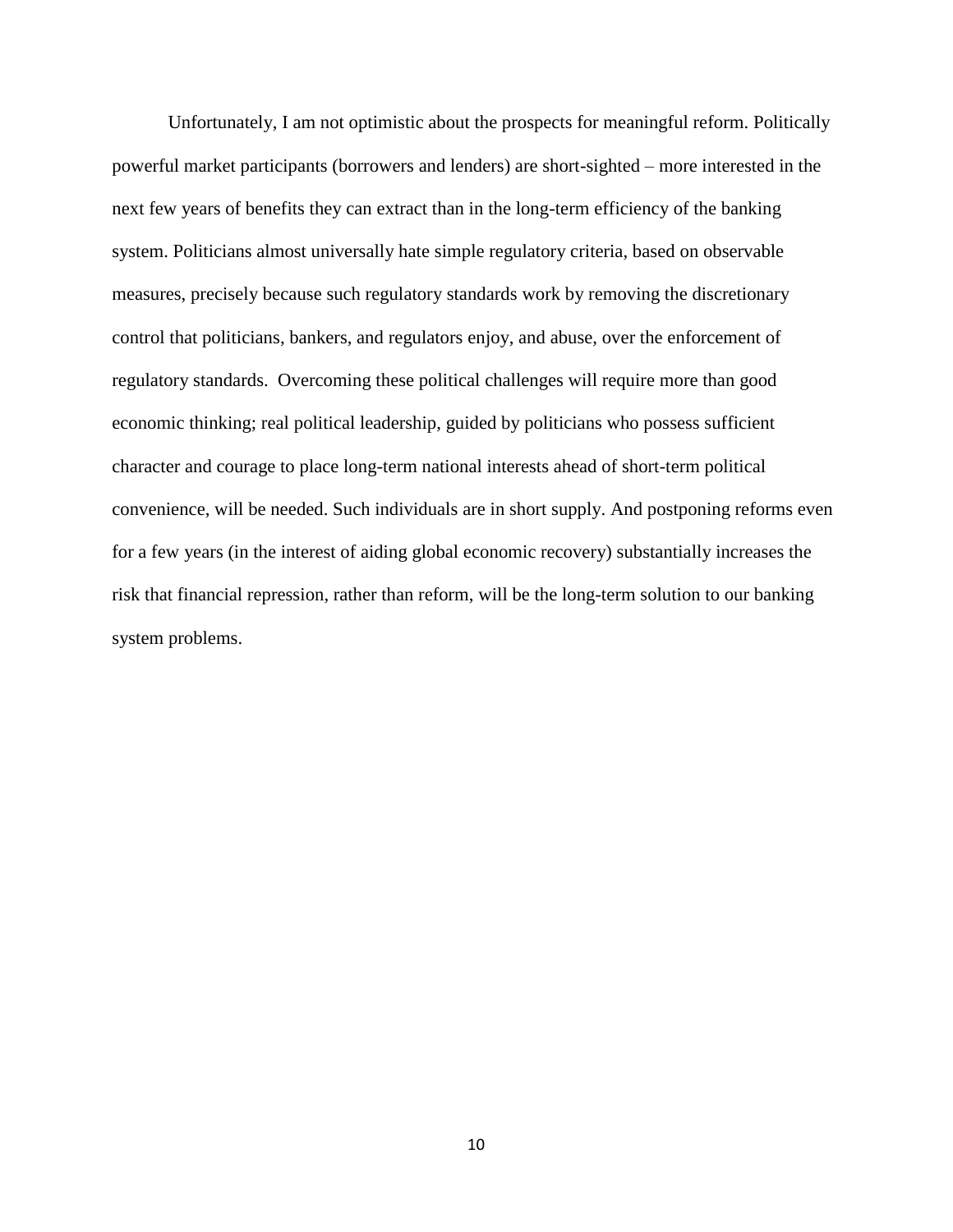#### **Table 1: A Program for Incentive-Robust Regulatory Reform**

1. Use observable "total loan cost spreads" (which combine information from loan interest rates and amortized loan fees) to measure the risk weights applied to loans when setting minimum capital requirements on those loans. For loans with initial "teaser" rates, the maximum loan spread during the life of the loan would be used to measure risk.

2. Reform the use of credit ratings of debt instruments to require NRSROs to predict the probability of default, rather than give letter grades, and hold NRSROs accountable for accuracy using "sit outs." Specifically, for each class of rated debt (e.g., credit card securitized debts) BBB would be defined as an estimate of a 2% 5-year PD, and A as an estimate of a 1% 5-year PD. If a 5-year moving average of actual PD for the rated BBB instruments in this class exceeds 4%, then the NRSRO will have a six-month "sit out" in rating that class of debts. If a 5-year moving average of actual PD for the rated A instruments in this class exceeds 2%, then the NRSRO will have a six-month "sit out" in rating that class of debts.

3. Establish a minimum uninsured CoCo requirement for large banks (a specially designed class of debt called contingent capital), which improves risk management and capital raising incentives. If designed properly (with sufficient conversion dilution risk), CoCos would incentivize timely recapitalization of bank to avoid dilutive conversion of CoCos. A combination of common equity and a CoCo requirement can achieve more than a common equity requirement alone, and at a lower social cost. The CoCo requirement would: (1) set a high, and observable, market-based trigger (voluntary equity issuance would occur above the trigger, which would be far above the bank failure point); (2) conversion would be dilutive (to encourage banks to avoid triggering conversion through the voluntary issuance of equity to replace lost capital); (3) the required amount of CoCos issued by banks would be large (sufficient to encourage banks to avoid dilution through the alternative of voluntary issuance); and (4) qualified CoCo holders would be restricted to non-bank institutional investors.

4. Require banks to maintain cash reserves greater than 20% of outstanding liabilities (excluding capital), remunerated at the treasury bill rate. These reserves must be held at their central bank on a continuous basis.

5. Vary capital required over time using a simple dual threshold model of credit growth and asset price growth. When both annual banking system credit growth, and either annual stock price or real estate price growth, exceed pre-established limits, raise minimum capital ratio requirements on banks by a pre-specified amount. Regulators would not be required to do so unconditionally, but would face an "enforce or explain" mandate to do so. Similarly, in recessions, capital standards would be temporarily relaxed by a pre-specified amount, for a pre-specified period, also subject to an "enforce or explain" mandate.

6. Establish a clearly stated division of responsibilities internationally in the resolution of bank operations, assets and liabilities. This entails an agreement among regulatory authorities internationally as to which country will have authority to resolve which subsidiaries, branches, and corporate entities. This implies a clear division of responsibility with respect to the disposition of all assets and liabilities.

7. All bank debts that are not explicitly insured by a government agency are subject to a bailout limit. Specifically, if a government provides resources in support of any uninsured debtholders, those debtholders must bear a minimum 10% "haircut," implying a loss of at least 10% of the face value of the debt.